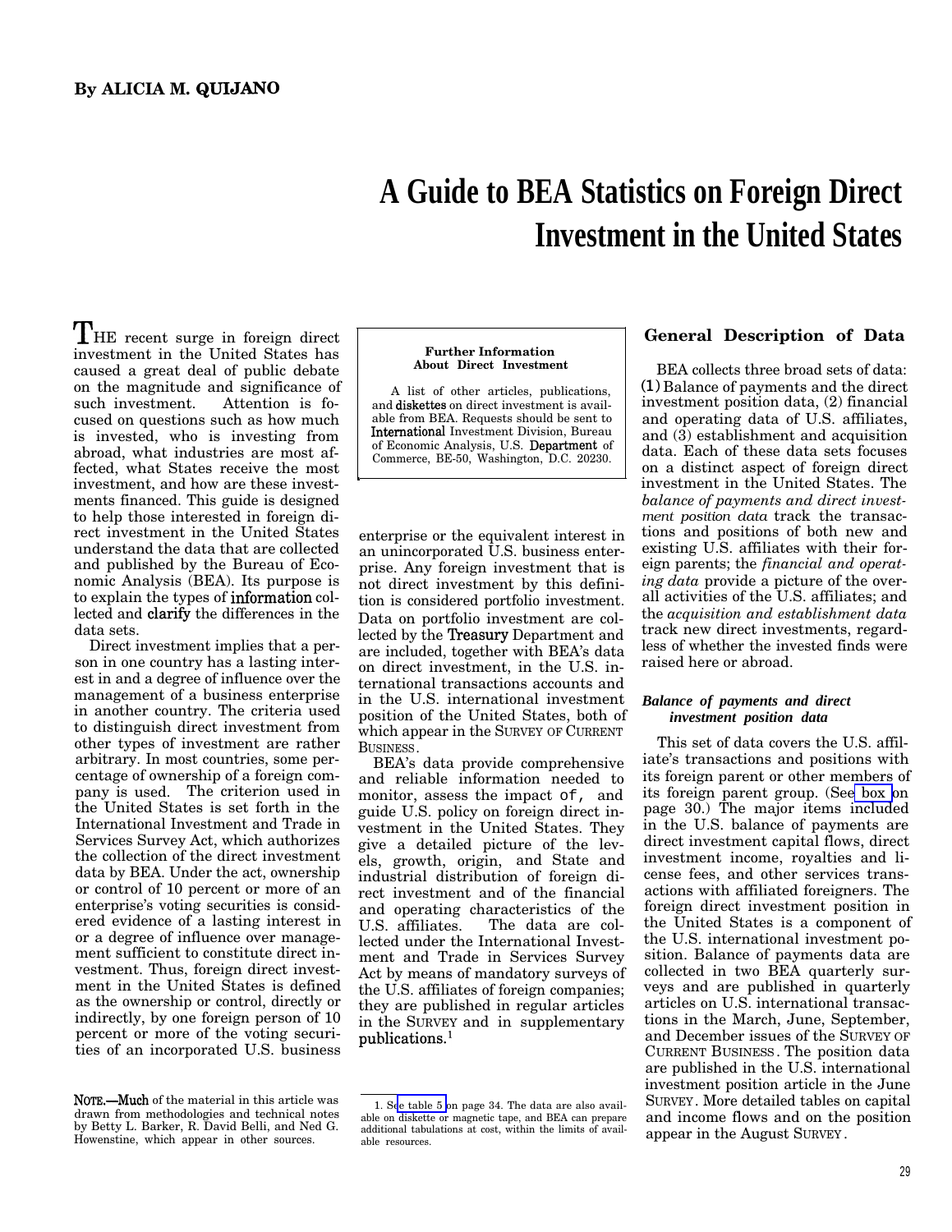<span id="page-1-0"></span>*Direct investment capital flows* consist of equity and intercompany debt flows between U.S. affiliates and their foreign parent groups and the foreign parents' share of the reinvested earnings of their U.S. affiliates. They represent the financing supplied to an affiliate by its foreign parent group. As discussed in the box, capital flows can take place between the U.S. affiliate and the foreign parent, the ultimate beneficial owner (UBO), or other members of the foreign parent group.

The *direct investment position* equals the yearend book value of the foreign parent groups' equity (including retained earnings) in, and net outstanding loans to, their U.S. affiliates. In other words, it is the *cumulative* value of net capital inflows from foreign direct investors. The position at the end of the current year is equal to the position at the end of the *previous* year plus net capital inflows and valuation adjustments in the current year.<sup>2</sup>

For example, the foreign direct investment position in the United States was \$271.8 billion at yearend 1987. In 1988, net capital inflows were \$58.4 billion and net valuation adjustments were a negative \$1.4 billion. Adding the latter two figures to the 1987 position gives the yearend 1988 position of \$328.9 billion (table 1).

The direct investment position estimates are carried at book value and are not adjusted to current value. Thus, they largely reflect prices at the time of investment rather than prices of the current period. For a brief discussion of book value, se[e the section o](#page-4-0)n characteristics of the data.

*Direct investment income* consists of  $(1)$  the foreign parents' shares of the U.S. affiliates' earnings (net of U.S. withholding taxes on distributed earnings) and (2) interest on intercompany

ues on U.S. affiliates' books, which are used to record the position and hence changes in the position. For example, these adjustments include differences between the sales value and the book value of affiliates that are sold by foreign parents and differences between the purchase value and the book value of affiliates that are acquired by foreign parents.

February 1990

| [Millions of dollars] |  |
|-----------------------|--|
|                       |  |

|                                                                                                  | 1987                                         | 1988                                            |
|--------------------------------------------------------------------------------------------------|----------------------------------------------|-------------------------------------------------|
|                                                                                                  | 271.788                                      | 328,850                                         |
| Capital inflow (outflow)<br>Reinvested earnings<br>Intercompany debt<br>adjustments<br>Valuation | 46.894<br>30.621<br>1.481<br>14.792<br>4.480 | 58.435<br>40.362<br>6.560<br>11.513<br>$-1.373$ |
|                                                                                                  | 9.500<br>5.874<br>3.626                      | 16.748<br>11.830<br>4.918                       |
| Royalties and license fees                                                                       | 843                                          | 968                                             |
| Other service charges                                                                            | $-616$                                       | $-694$                                          |

debt of the U.S. affiliates with their foreign parent groups. Earnings is defined as the foreign parent's share in the net income of the U.S. affiliate, after provision for U.S. income taxes. Interest is defined as interest paid by the U.S. affiliate to the foreign parent group, net of interest received by the U.S. affiliate from the foreign parent group and net of U.S. and foreign withholding taxes.

## Relationships and Transactions of U.S. Affiliates **with Their Foreign Parent Groups**

corporate affiliations. Thus, a U.S. **affiliate** may have a foreign parent be recorded as a direct investment income payment between the United who, in turn, is owned by a direct investor of a third country or who States a who, in turn, is owned by a direct investor of a third country or who has affiliates in other countries. the dividends are paid directly to the foreign parent (not the UBO). If

States in the U.S. affiliate's ownership chain that has a direct invest-<br>ment interest in the affiliate. Its *ultimate beneficial owner* (UBO) is<br>to-foreign transaction; it is a foreign-to-foreign transaction and as such ment interest in the affiliate. Its *ultimate beneficial owner* (UBO) is to-foreign transaction; it is a foreign-to-foreign transaction and as such that person, proceeding up the U.S. affi**liate's** ownership chain begin- i that person, proceeding up the U.S. affiliate's ownership chain begin- is not recorded in the U.S. balance of payments. (It would, however, ning with and including the foreign parent, that is not owned more than be recorde ning with and including the foreign parent, that is not owned more than be recorded in the balance of payments be recorded in the payments of payments of payments of payments of payments of payments of payments of payments 50 percent by another person.<br>The *foreign parent group* (FPG) consists of (1) the foreign parent, The direct investment positions of both Company B and Company D

(2) any foreign person, proceeding up the foreign parent's ownership are equal to the book value of their cumulative debt or equity trans-<br>chain, that owns more than 50 percent of the person below it, up to actions with Co chain, that owns more than 50 percent of the person below it, up to actions with Company A over time and are calculated at yearend. For and including the UBO, and, (3) any foreign person, proceeding down Company B, the pos and including the UBO, and, (3) any foreign person, proceeding down Company B, the position is equal to its equity (including reinvested the ownership chain(s) of each of these members, that is owned more earnings) in Comp the ownership chain(s) of each of these members, that is owned more than 50 percent by the person above it. In the U.S. balance of pay- pany A. Company D has an investment position with Company A equal ments, transactions of U.S. affiliates with all members of the FPG, not to the remaining ments, transactions of U.S. affiliates with all members of the FPG, not to the remaining balance of the loan. The position of Company C in only transactions with foreign parents, are shown as transactions with Company A is only transactions with foreign parents, are shown as transactions with "affiliated" foreigners.

The diagram below illustrates relationships and transactions that <sup>4</sup> could occur between a U.S. affiliate and members of the FPG. Company A is a U.S. chemical company owned 50 percent by Company B, a Company C Company C Company C (France) Netherlands finance affiliate, which is owned 100 percent by Company C, a French manufacturing company. No single investor has more than  $100\%$ 50-percent ownership of Company C. Like Company B, Company D, a British company, is owned 100 percent by Company C. Therefore, Company A's foreign parent is Company B; Company A's UBO is Company Pairy A's foreign parent is company D, company A's CDO is company<br>C. Company A's Foreign Parent is and D. Company D is in the FPG hecause. even though it does not have an ownership interest company D in the FPG because, even though it does not have an ownership interest Company B Company D Company D Company D<br>in the U.S. affiliate, it is owned more than 50 percent by Company C (Netherlands) (United Kingdom) in the U.S. affiliate, it is owned more than 50 percent by Company C, the UBO.

If Company A receives a loan from Company D, the transaction would  $50\%$ be treated as a direct investment transaction in the balance of payments  $\alpha$  accounts; because Company D is part of the FPG. The flow would be<br>recorded as an intercompany debt inflow from the United Kingdom: recorded as an intercompany debt inflow from the United Kingdom; U.S. Affiliate renayments by the affiliate would be recorded as outflows to the United Company A repayments by the affiliate would be recorded as outflows to the United

In many cases, a U.S. affiliate is only one unit in a global network of If Company A pays dividends to Company B, the transaction would An affiliate's *foreign parent* is the first person outside the United the Netherlands company (Company B) then passes on the dividend to ates in the U.S. affiliate's ownership chain that has a direct invest-the French UBO

The *foreign parent group* (FPG) consists of (1) the foreign parent, The direct investment positions of both Company B and Company D any foreign person, proceeding up the foreign parent's ownership are equal to the book va A and has made no loans to Company A.



<sup>2.</sup> Valuation adjustments primarily reflect differences between transaction values, which are used to record direct investment capital inflows, and book val-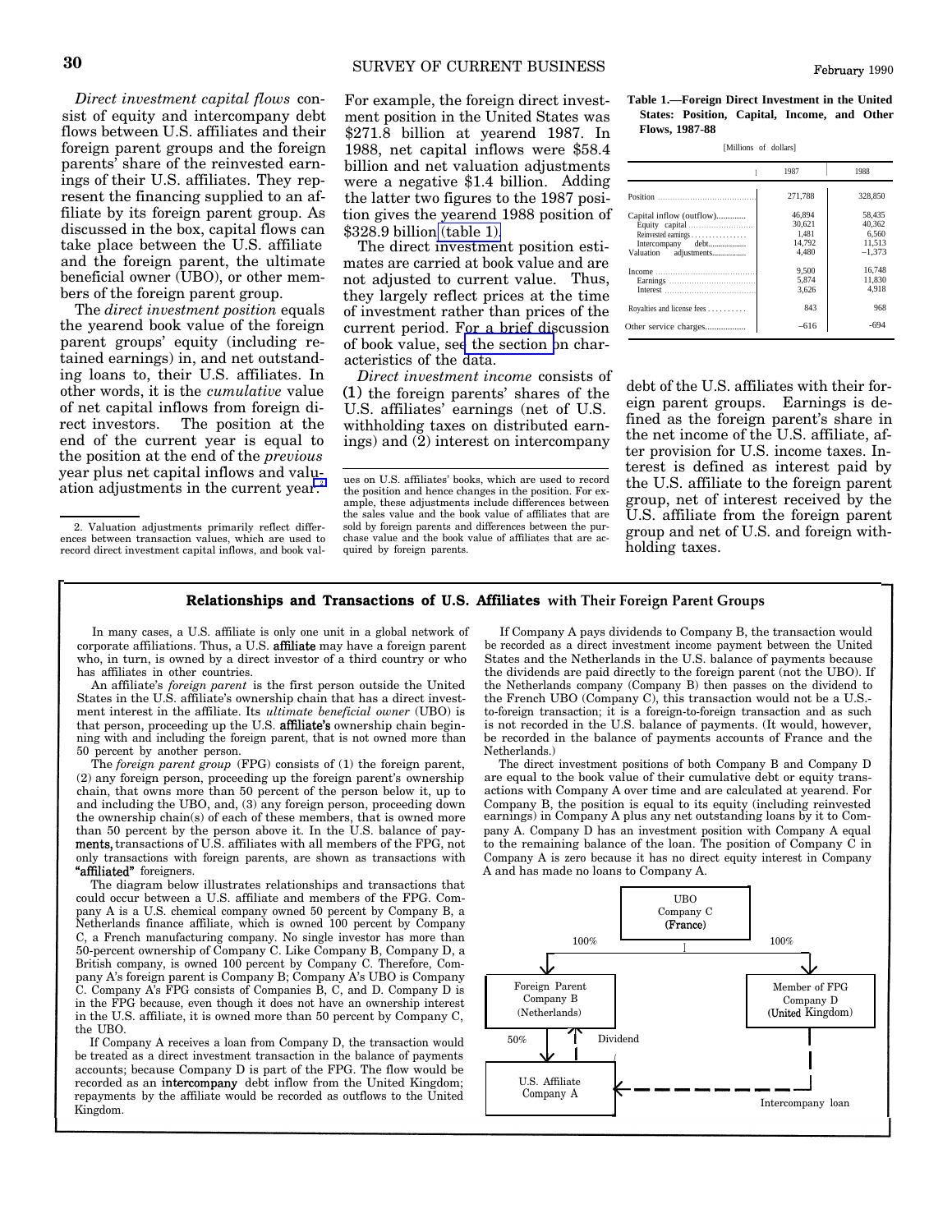**Table 2.—Selected Data of Nonbank U.S. Affiliates, 1986-87**

| ments by U.S. affiliates to, less receipts |            |
|--------------------------------------------|------------|
| by U.S. affiliates from, their foreign     |            |
| parents and other members of the for-      |            |
| eign parent groups of fees for the use     |            |
| or purchase of intangible property or      |            |
| rights, such as patents, trademarks,       | F          |
| copyrights, franchises, manufacturing      |            |
| rights, and other intangible assets or     |            |
| proprietary rights. Payments and re-       | T          |
| ceipts are net of U.S. and foreign with-   | $\epsilon$ |
| holding taxes.                             |            |
| Other services transactions consist of     |            |

*Royalties and license fees* are pay-

*Other services transactions* consist of payments by U.S. affiliates to, less receipts by U.S. affiliates from, their foreign parents and other members of the foreign parent groups of service charges, charges for the use of tangible property, and film and television tape rentals. Service charges consist of fees for services—such as management, professional, or technical services-rendered between U.S. affiliates and their foreign parent groups.

#### *Financial and operating data*

The primary focus of the financial and operating data is on the overall operations of the U.S. affiliate, not just on the affiliate's transactions or positions with the foreign parent group. The data cover, among other things, U.S. affiliates' balance sheets and income statements, employment and employee compensation, merchandise trade, sources of external financing, and selected data by State (table 2). They cover only nonbank U.S. affiliates. (Selected data for bank affiliates are available from the Federal Reserve System.) The estimates are based on sample data from BEA's Annual Survey of Foreign Direct Investment in the United States or on universe data from BEA's Benchmark Survey of Foreign Direct Investment in the United States. (The benchmark survey, or census, is BEA's most comprehensive survey and is normally conducted every 5 years.) An annual article in the SURVEY OF CURRENT BUSINESS gives a brief description and analysis of the data. Separate publications provide more detailed data. Data are available annually for 1977 forward.

The information collected on the overall operations of U.S. affiliates may be used to analyze the impact of foreign direct investment on the U.S. economy. For example, the information can answer questions such as: How

|                                                                                   |                                  |                                         | Change                         |                                                   |
|-----------------------------------------------------------------------------------|----------------------------------|-----------------------------------------|--------------------------------|---------------------------------------------------|
|                                                                                   | 1986                             | 1987                                    | Amount   Percent               |                                                   |
|                                                                                   |                                  | Thousands of employees                  |                                |                                                   |
| Employment                                                                        | 2.937.9                          | 3.159.7                                 | 221.8                          | 8                                                 |
|                                                                                   |                                  | Millions of dollars                     |                                |                                                   |
|                                                                                   | 838.039                          | 926.042                                 | 88,003                         | 11                                                |
| Gross property, plant, and<br>equipment<br>Manufacturing<br>Commercial property 2 | .320.215<br>n.a.<br>n.a.<br>n.a. | 346.212<br>124,803<br>90.886<br>130.523 | 25.997<br>n.a.<br>n.a.<br>n.a. | $\boldsymbol{\mathsf{R}}$<br>n.a.<br>n.a.<br>n.a. |
| Sales 672,004                                                                     | n.a.<br>n.a.<br>n.a.             | 731.392<br>621.848<br>90.764<br>18.780  | 59.388<br>n.a.<br>ma.<br>n.a.  | 9<br>n.a.<br>n.a.<br>n.a.                         |
|                                                                                   | 2,458                            | 9,859                                   | 7.401                          | 301                                               |
| U.S. merchandise exports<br>shipped by affiliates $\ldots \ldots \ldots$          | 49.560                           | 47.929                                  | $-1.631$                       | $-3$                                              |
| U.S. merchandise imports                                                          | 125.732                          | 140.617                                 | 14.885                         | 12                                                |

n.a. Not available.

1. Consists of the gross book value of property, plant, and equipment<br>used for manufacturing, including petroleum refining.<br>2. Consists of the gross book value of all commercial buildings and<br>associated land owned by the a

many people do foreign-owned companies employ? How much do affiliates spend on plant expansions? What are their assets or sales? To answer these questions, data on the activity of the affiliate as a whole are needed, regardless of the foreign ownership share or the source of financing. Therefore, the data are not adjusted for percentage of foreign ownership. For example, if a French company has a 49-percent interest in a U.S. affiliate, all of the affiliate's employment is included in the data because all of the employees are affected by the foreign parent's influence or control over the management of the enterprise. (As discussed earlier, a 10-percent-or-more ownership interest is considered evidence that a foreign parent has sufficient influence or control over the management of the enterprise to constitute direct investment.)

In some cases, however, data users may want to focus their analysis on U.S. affiliates in which the foreign parent has a majority ownership share. In response to this need, BEA is developing separate estimates of financial and operating data for majority-owned U.S. affiliates-those owned more than 50 percent by foreigners. These estimates are expected to be available by mid-1990.

#### *Acquisition and establishment data*

In the late 1970's, after an unprecedented surge in foreign direct investment, BEA developed and implemented a survey of new investments that requires a report from every U.S. business that is newly acquired or established by a foreign direct investor. Since 1979, this survey has provided BEA with the information on new investments needed to continually update its universe of foreign direct investment. The survey also provides users with more timely information on new investments than was available previously. The results of the survey are summarized in an annual SURVEY article, and supplementary tables containing additional detail are available from BEA.

The data from the survey cover (1.) existing U.S. business enterprises in which foreign direct investors acquired, directly or through their U.S. affiliates, at least a 10-percent ownership interest and (Z) new U.S. business enterprises established by foreign direct investors. The data do not cover the acquisition of additional equity in an existing U.S. affiliate by the foreign parent, the acquisition of an existing U.S. affiliate from a different foreign investor, or plant expansions by an existing U.S. affiliate. These transactions are not considered new investments because they do not result in U.S. affiliates being added to the direct investment universe; rather, they are considered either a transfer or an expansion of an ongoing investment by foreign direct investors.

The survey provides data on investment outlays, that is, on how much foreign direct investors spend in a given year to acquire or establish new U.S. affiliates. Outlays are the total dollar cost of the equity interests acquired or established. The survey also includes data on the number and type of investments and investors and on selected operating items—total assets, sales, net income, employment, and acres of U.S. land owned—for the new U.S. affiliate.

Outlays are presented by type of investor, that is, the foreign parent or an existing U.S. affiliate of the foreign parent [\(table 3\).](#page-3-0) In the first case, the foreign parent acquires a direct ownership interest in the U.S. affiliate; in the second case, the foreign parent acquires an indirect ownership interest through its existing U.S. affiliate.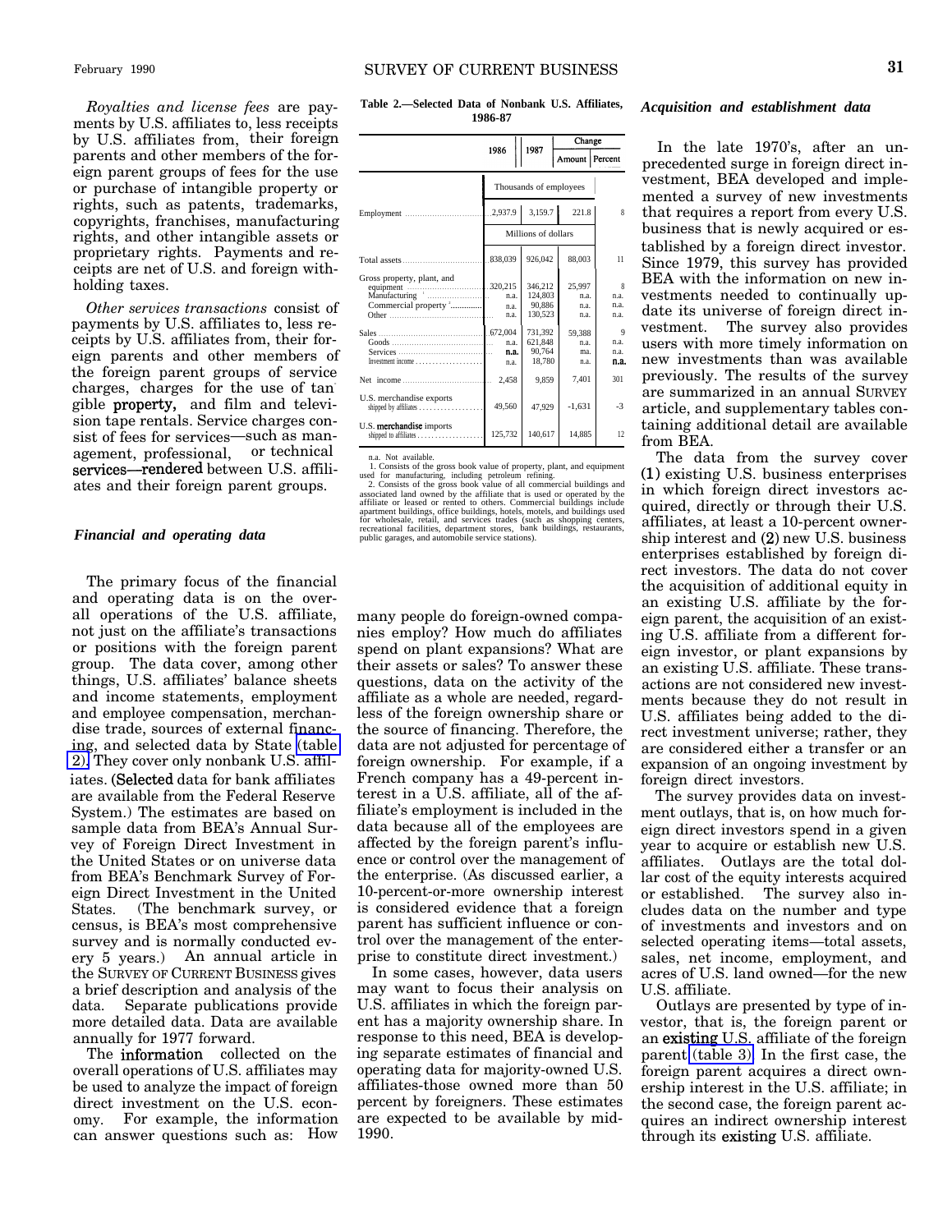**Table 3.—Investment Outlays by Country of Each Ultimate Beneficial Owner, 1987-88**

[Millions of dollars]

<span id="page-3-0"></span>

|                                       |                                          |                                          | 1987r                          |                                     |                                        |                                            |                                            | 1988 -                          |                                     |                                          |
|---------------------------------------|------------------------------------------|------------------------------------------|--------------------------------|-------------------------------------|----------------------------------------|--------------------------------------------|--------------------------------------------|---------------------------------|-------------------------------------|------------------------------------------|
|                                       |                                          |                                          | By type of<br>investment       | By type of<br>investor              |                                        |                                            | By type of<br>investment                   |                                 | By type of<br>investor              |                                          |
|                                       | Total                                    | Acquisi-<br>tions                        | Estab-<br>lishments            | Foreign<br>direct<br>inves-<br>tors | U.S.<br>affili-<br>ates                | Total                                      | Acquisi-<br>tions                          | Estab-<br>lishments             | Foreign<br>direct<br>inves-<br>tors | U.S.<br>affili-<br>ates                  |
|                                       | 40.310                                   | 33.933                                   | 6.377                          | 11,773                              | 28,536                                 | 65.019                                     | 60,003                                     | 5,016                           | 16,400                              | 48,619                                   |
|                                       | 1,276                                    | 1,169                                    | 107                            | 409                                 | 867                                    | 10,405                                     | 10,291                                     | 114                             | 752                                 | 9.653                                    |
| Of which:                             | 25,517                                   | 24,003                                   | 1,514                          | 6,634                               | 18,884                                 | 34,157                                     | 32,641                                     | 1,516                           | 6,958                               | 27,199                                   |
| Germany, Federal Republic of          | 2.044<br>4.664<br>391<br>2.085<br>15.142 | 1.949<br>4.318<br>204<br>1.926<br>14.648 | 96<br>347<br>188<br>160<br>494 | 946<br>319<br>122<br>1.302<br>3,300 | 1.098<br>4.345<br>269<br>784<br>11.842 | 3.753<br>1.375<br>1.937<br>2.017<br>21,520 | 3.276<br>1.242<br>1,837<br>1.593<br>21.371 | 477<br>133<br>100<br>424<br>149 | 201<br>430<br>218<br>530<br>4,779   | 3.553<br>944<br>1.719<br>1.487<br>16.741 |
| Latin America and Other Western       | 1.483                                    | 1.030                                    | 454                            | 526                                 | 957                                    | 106                                        | 83                                         | 23                              | 86                                  | 20                                       |
|                                       | (2)                                      | (2)                                      | (2)                            | (ግ                                  | (ግ                                     | 28                                         | 23                                         |                                 | 6                                   | 22                                       |
|                                       | 925                                      | 465                                      | 460                            | 527                                 | 398                                    | 1.004                                      | 933                                        | 71                              | 112                                 | 892                                      |
|                                       | 10,928                                   | 7,112                                    | 3.816                          | 3,522                               | 7.406                                  | 19,278                                     | 16,004                                     | 3,274                           | 8,467                               | 10.811                                   |
| Of which:                             | 2.691<br>7.006                           | 2,609<br>3.340                           | 82<br>3.666                    | 663<br>2,103                        | 2.028<br>4.903                         | 4.211<br>14.166                            | 4.014<br>11,524                            | 197<br>2.642                    | 255<br>7.599                        | 3.956<br>6.567                           |
|                                       | (2)                                      | (9)                                      | (ግ                             | (ግ                                  | (ግ                                     | 41                                         | 29                                         | 12                              | 19                                  | 22                                       |
| Addenda:<br>European Communities (12) | 22,895<br>1.077                          | 21.631<br>592                            | 1.264<br>485                   | 5,112<br>554                        | 17.783<br>523                          | 31.175<br>1.322                            | 30.157<br>1.250                            | 1.018<br>72                     | 6.274<br>433                        | 24,901<br>889                            |

Revised

The revised.<br>
Preliminary.<br>
P Suppressed to avoid disclosure of data of individual companies.<br>
The Less than \$500,000 (±).

## **The Sets of Data Compared**

#### *Acquisition and establishment data compared with balance of payments data*

The acquisition and establishment data and the balance of payments data provide different measures of the annual growth in foreign direct investment in the United States.

The acquisition and establishment data cover the actual outlays to establish or acquire new U.S. affiliates, regardless of how or by whom the investment was financed. Thus, the outlays may be made by either the foreign parent or an existing U.S. affiliate, and the source of financing may be other than the foreign parent group, such as local borrowing by existing U.S. affiliates. In contrast, the balance of payments data cover only transactions between foreign parent groups and U.S. affiliates. If, for example, a U.S. affiliate of a German chemical manufacturer acquired a U.S. chemical company by borrowing finds in the United States, the borrowed funds would be included in investment outlays but not in capital inflows in the balance of payments because the acquisition did not involve funds from the foreign parent.

Another difference is that direct investment capital flows finance any of the various operations of existing as well as new U.S. affiliates, whereas investment outlays finance only acquisitions and establishments of new U.S. affiliates. For example, if a German chemical manufacturer supplied its U.S. affiliate with funds to expand a plant, the funds would be included in the balance of payments data as a capital inflow, but would not be included in the acquisition and establishment data as an investment outlay because no new affiliate was created.

Direct investment capital flows related to acquisitions or establishments occur if the foreign parent purchases the equity directly or if the foreign parent or another member of the foreign parent group supplies finds to a U.S. affiliate in order to acquire or establish another U.S. business. Even in these cases, the capital flows may not equal total outlays, because the capital flows may have financed only a portion of the total. In any event, this type of inflow cannot be separated from other capital flows between the foreign parent group and its U.S. affiliates.

The acquisition and establishment data do not cover the acquisition of an existing affiliate by one foreign person from another because no new affiliate was created. For example, if a German chemical manufacturer acquired a U.S. chemical company that was already foreign owned, and thus already a U.S. affliate, the purchase would not be covered in the acquisition and establishment data. This transaction would be included in the balance of payments data only if the new foreign parent group provided funds to another U.S. affiliate to finance the acquisition indirectly.<sup>3</sup>

Finally, the two sets of data are presented differently. The balance of payments data are presented by country of foreign parent and by industry of affiliate. The acquisition and establishment data are presented by country of UBO and by industry of the U.S. business enterprise acquired or established. (See subsections on [country](#page-5-0) and [industry c](#page-6-0)lassification on pp. 34-35.)

#### *Financial and operating data compared with balance of payments data*

These two sets of data provide different measures of the size of foreign direct investment in the United States. The measures differ mainly because the financial and operating data cover the overall activities of the U.S. affiliate and are not adjusted for percentage of foreign ownership. In contrast, the balance of payments data focus exclusively on the foreign parent group's investment in the affiliate.

The balance of payments data and the financial and operating data are closely related but the terminology used for certain items in the two sets of data can be a source of misunderstanding to users. For example, data users often confuse the direct investment position—a balance-of-paymentsrelated item—with the total assets of the affiliate-a financial and operating item. Total assets of the affiliate cover all assets of the affiliate carried in its balance sheet, regardless of how the assets are financed. The position is the portion of the affiliate's assets that is financed by the foreign parent or other members of the foreign parent group in the form of debt or equity.

<sup>3.</sup> This transaction would not be included in the balance of payments data if the foreign parent purchased capital stock in the U.S. affiliate from another foreign person, because that would be a foreign-to-foreign transaction. However, if the foreigners are in different countries, offsetting valuation adjustments would be made by BEA to the direct investment position to reduce the position of the seller's country and to increase the position of the purchaser's country.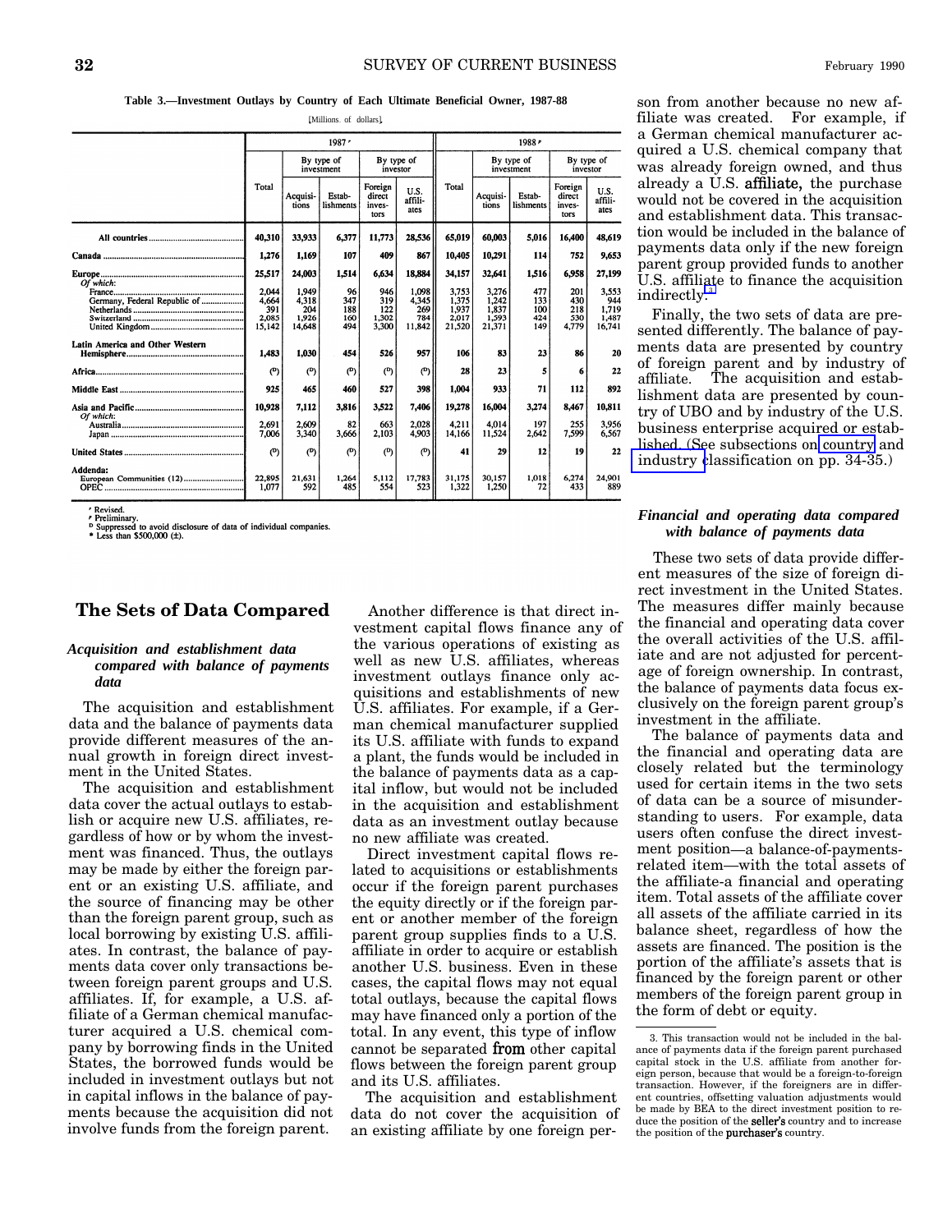<span id="page-4-0"></span>**Table 4.—External Financial Position of Nonbank U.S. Affiliates, Transactor by Account, 1987**

[Millions of dollars]

| External sources of funds               |                                                                               |                                       |                                        |                                                        | Receivables and financial<br>investments |                                                  |                                                  |
|-----------------------------------------|-------------------------------------------------------------------------------|---------------------------------------|----------------------------------------|--------------------------------------------------------|------------------------------------------|--------------------------------------------------|--------------------------------------------------|
| Total                                   | Current liabilities and long-term debt<br>To<br>Total<br>To banks<br>nonbanks |                                       |                                        | Owners'<br>equity<br>excluding<br>retained<br>earnings | Total                                    | Current<br>and<br>noncurrent<br>receiv-<br>ables | Noncur-<br>rent<br>financial<br>invest-<br>ments |
| 783,759<br>234.689<br>25,569<br>523.501 | 608,830<br>92.520<br>24,573<br>491.737                                        | 130,085<br>3.204<br>14,155<br>112,725 | 478,745<br>89,315<br>10.418<br>379,012 | 174,929<br>142.169<br>996<br>31,764                    | 272,717<br>24.604<br>8,325<br>239,788    | 226,663<br>22.997<br>5,825<br>197,840            | 46,054<br>1,607<br>2,500<br>41.948               |

One way to see the relationship between the direct investment position and total assets of the U.S. affiliate is by examining the composition of external financing of affiliates. Table 4 presents information on the external sources of finds, including finds from the foreign parent group, used by affiliates to finance assets in 1987. Affiliate liabilities and owners' equity are broken down by transactor—that is, by the foreign parent group, unaffiliated foreign persons, or U.S. persons. The values for liabilities and owners' equity of the foreign parent group are roughly equal to the direct investment position.<sup>4</sup>

Two important observations can be made from this table. First, although financing from foreign parent groups is an important source of finds, financing from U.S. sources is even more important. Second, foreign parents account for more than 80 percent of all owners' equity in nonbank U.S. affiliates. Thus, although only a 10-percent ownership interest in an affiliate qualifies as direct investment, most foreign parents wholly own, or have a majority interest in, their U.S. affiliates.

Another financial and operating data item that is sometimes confused with the position is the gross book value of property, plant, and equipment of affiliates. This item is taken from affiliates' balance sheets and is a measure of their total fixed assets, regardless of how these assets are financed. The direct investment position, as stated earlier, is the cumulative value of financing provided by the foreign parent group, regardless of how the finds are used. Thus, the position reflects sources of funds, whereas the gross book value of property, plant, and equipment reflects uses of funds.

BEA data on the gross book value of propetiy, plant, and equipment are collected by State. Thus, they provide a measure of the extent of the operations of affiliates in a given State. However, information on the amount of foreign parent financing of affiliate operations in a State, or on how much foreign direct investors spend on property, plant, and equipment in the State, is not collected by BEA.

The financial and operating data are generally presented by country of UBO and the balance of payments data are, as noted earlier, presented by country of foreign parent. The country of foreign parent is often the same as the country of UBO. Exceptions arise when, for certain foreign tax, regulatory, or other purposes, foreign direct investors find it advantageous to hold or finance their direct investments in the United States through third countries. For example, many Canadian UBO'S hold their U.S. affiliates through affiliates in the Netherlands for tax reasons. In addition, a significant portion of U.S. affiliate financing, including equity capital, comes from affiliates in Caribbean offshore financial centers.

# **Characteristics of the Data**

## *Data Collection*

All foreign direct investments in U.S. business enterprises, including all ownership of real estate other than for personal use, are subject to mandatory reporting to BEA under the International Investment and Trade in Services Survey Act (P.L. 94-472, 90 Stat. 2059, 22 U.S.C. 3101–3108, as amended). The data are collected by means of a series of surveys. [Table](#page-5-0)

[5](#page-5-0) describes the types of information, the data collection procedures, and the publications where the results can be found.

## *Confidentiality*

Information collected by BEA is protected against unauthorized public disclosure by the International Investment and Trade in Services Survey Act. The act states that the information collected cannot be published or released in such a manner that the person or company that fiwnished the information can be specifically identified. The act **further** specifies that the information collected must be used only for statistical and analytical purposes. Use of an individual company's data for tax, investigative, or regulatory purposes is prohibited.

Confidentiality is crucial for maintaining the integrity of the direct investment data collection system. Confidentiality assures companies that their competitors will not gain an unfair advantage by having access to their data and that the data are gathered for statistical, not regulatory, purposes. If confidentiality were not guaranteed, companies would be less willing to provide accurate information, and the quality of the resulting statistics would suffer.

To ensure confidentiality, data are tested before publication to determine if they should be suppressed (that is, not shown). To avoid disclosing the data of an individual company, a "(D)" is placed in the data cell. The suppression of data in a cell limits analysis by users. However, BEA can do analyses based on individual company data, and it can use individual company data to do special analyses for outside researchers at cost, as long as the results do not disclose proprietary information. The act also permits other Federal agencies to have access to the individual company data if they are designated to perform analytical or statistical functions under the act.

#### *Valuation of the direct investment position*

As noted previously, the direct investment position estimates are carried at book value. Thus, they largely reflect prices at the time of investment rather than prices of the current period. As a result, the foreign direct investment position may be understated in relation to current value.

<sup>4.</sup> The figure for equity and debt investment by the foreign parent group  $(\$234.7$  billion) in table 4 does not match the position figure (\$271.8 billion), primarily because the former, unlike the latter, does not cover bank affiliates and, for nonbank affiliates, does not include retained earnings or affiliates' receivables due from the foreign parent group. Also, the external financing data are on a fiscal year basis, whereas the position data are on a calendar year basis.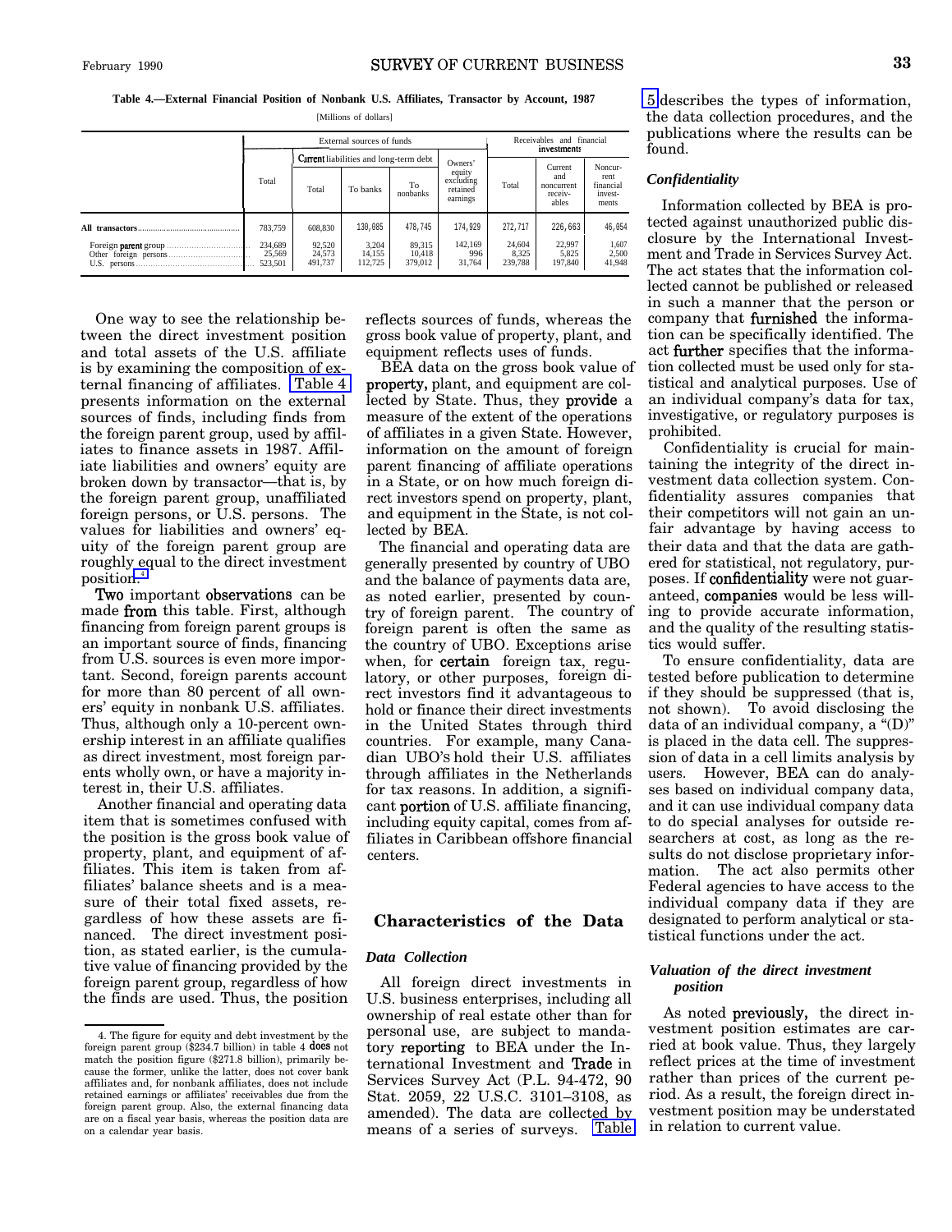<span id="page-5-0"></span>Book value is used mainly because historical cost is the accepted basis for company accounting records both in the United States and many other countries. Thus, with few exceptions, book values are the only ones readily available to companies required to report in BEA surveys. For those companies that do have current value estimates, the estimates differ from company to company. For example, estimates may represent an "exit" or sale value, which can be based on an independent appraisal of an affiliate or on offers by potential buyers; or an appraisal oriented towards tax or regulatory reporting; or some measure of specific interest to the company itself or to

its shareholders. BEA is investigating the feasibility of using indirect methods to estimate the current value of the foreign direct investment position.

## $Country classification$

The foreign parent and UBO of a U.S. affiliate are each classified by country. For affiliates with more than one foreign parent or UBO, each foreign parent and UBO is classified separately.

The financial and operating data and the acquisition and establishment data are published primarily by country of UBO because the country of the person that ultimately controls, and that therefore derives the benefits from owning or controlling, the U.S. affiliate is considered the most important in analyzing these data sets. When a given affiliate has two or more UBO'S, the data are shown in the country of the UBO having the largest percentage of ownership in the U.S. affiliate.

The direct investment position and balance of payments data are classified by country of foreign parent rather than by country of UBO. Any transactions with other members of the foreign parent group are assigned to the countries of the other members. This classification is consistent with the U.S. balance of payments methodology, which requires that each trans-

#### **Table 5.—BEA's Foreign Direct Investment Surveys**

| Survey title and number                                                                                                                                                                                                                                                                                                                                                                              | Types of information                                                                                                                                                                                                                                                                                                                                                                                                                 | Data collection procedures                                                                                                                                                                                                                                                                                                                                                                                                                                                                                                                                                                                                              | <b>SURVEY OF CURRENT BUSINESS article</b><br>and related publications                                                                                                                                                                                                                                                                                                                                                                                      |
|------------------------------------------------------------------------------------------------------------------------------------------------------------------------------------------------------------------------------------------------------------------------------------------------------------------------------------------------------------------------------------------------------|--------------------------------------------------------------------------------------------------------------------------------------------------------------------------------------------------------------------------------------------------------------------------------------------------------------------------------------------------------------------------------------------------------------------------------------|-----------------------------------------------------------------------------------------------------------------------------------------------------------------------------------------------------------------------------------------------------------------------------------------------------------------------------------------------------------------------------------------------------------------------------------------------------------------------------------------------------------------------------------------------------------------------------------------------------------------------------------------|------------------------------------------------------------------------------------------------------------------------------------------------------------------------------------------------------------------------------------------------------------------------------------------------------------------------------------------------------------------------------------------------------------------------------------------------------------|
| Initial Report on a Foreign Person's<br>Direct or Indirect Acquisition,<br>Establishment, or Purchase of the<br>Operating Assets of a U.S. Business<br>Enterprise, Including Real Estate (BE-<br>13) and Report by a U.S. Person Who<br>Assists or Intervenes in the<br>Acquisition of a U.S. Business<br>Enterprise by, or Who enters into a<br>Joint Venture with, a Foreign Person<br>$(BE-14)$ . | Investment outlays by foreign direct<br>investors for the direct or indirect<br>acquisition or establishment of a new<br>U.S. affiliate, and selected operating<br>data of the new U.S. affiliate (total<br>assets, sales, acres of land, net<br>income, and employment).                                                                                                                                                            | Mandatory report required when a<br>foreign person or an existing U.S.<br>affiliate establishes or acquires a 10-<br>percent or more voting interest in a<br>U.S. business enterprise and when real<br>estate is purchased other than for<br>personal use. An exemption form is<br>required if the newly acquired or<br>established U.S. affiliate costs less<br>than \$1 million and does not own<br>more than 200 acres of land.                                                                                                                                                                                                      | "U.S. Business Enterprises Acquired or<br><b>Established by Foreign Direct</b><br>Investors" in the May SURVEY OF<br><b>CURRENT BUSINESS. Supplementary</b><br>tables available from BEA for 1980<br>forward.                                                                                                                                                                                                                                              |
| Transactions of U.S. Affiliate, Except an<br>Unincorporated Bank, with Foreign<br>Parent (BE-605) and Transactions of<br>Banking Branch or Agency with<br>Foreign Parent (BE-606B).                                                                                                                                                                                                                  | Changes in foreign parents' equity in<br>their U.S. affiliates; intercompany<br>debt transactions between U.S.<br>affiliates and foreign parent groups;<br>foreign parents' share of affiliate net<br>income, distributed earnings, capital<br>gains and losses, reinvested earnings,<br>and interest; royalties and license<br>fees; and other services transactions<br>between U.S. affiliates and their<br>foreign parent groups. | Mandatory quarterly survey of U.S.<br>affiliates, when an affiliate's assets,<br><b>annual</b> sales, or annual net income<br>exceeds \$20 million.                                                                                                                                                                                                                                                                                                                                                                                                                                                                                     | <b>Quarterly</b> data on capital, income, and<br>other flows appear in the March, June,<br>September and December SURVEY<br>articles on U.S. international<br>transactions. Direct investment<br>position data appear in the June<br>SURVEY article on the U.S.<br>international investment position.<br>Detailed tables on the position and<br>related capital, income, and other<br>flows between parents and affiliates<br>appear in the August SURVEY. |
| Annual Survey of Foreign Direct<br>Investment in the United States (BE-<br>15).                                                                                                                                                                                                                                                                                                                      | <b>U.S.</b> affiliates' balance sheets and<br>income statements: external financial<br>position; property, plant, and<br>equipment; employment and employee<br>compensation; U.S. merchandise<br>trade; and research and development<br>expenditures, including selected data<br>items by State.                                                                                                                                     | Mandatory annual survey of U.S.<br>affiliates, when an affiliate's assets,<br>sales, or net income exceeds \$10<br>million. Beginning in 1988, a long<br>form must be filed by affiliates with<br>assets, sales, or net income over \$20<br>million, and a short form must be<br>filed by affiliates with assets, sales, or<br>net income are between \$10 million<br>and \$20 million.                                                                                                                                                                                                                                                 | "Operations of U.S. Affiliates of<br>Foreign Companies," usually in the<br>May SURVEY. (In 1989, this article<br>was replaced by an <b>article</b> on the<br>1987 benchmark survey in the July<br>SURVEY (see below); the article will<br>also appear in the July SURVEY in<br>1990.) More detailed data for 1977-85<br>appear in separate publications<br>available from BEA by the same title.<br>Revised 1986 data are available from<br>GPO.           |
| Benchmark Survey of Foreign Direct<br>Investment in the United States (BE-<br>$12)$ .                                                                                                                                                                                                                                                                                                                | Complete financial and operating data<br>for each U.S. affiliate of foreign direct<br>investors, including selected items by<br>State, and data on the investment<br>position and transactions between U.S.<br>affiliates and their foreign parent<br>groups.                                                                                                                                                                        | Mandatory benchmark survey, or census,<br>taken every 5 years of each U.S.<br>affiliate, when the U.S. affiliate's<br>assets, sales, or net income exceeds<br>\$1 million or when the affiliate owns<br>200 or more acres of U.S. land.<br>Affiliates below the exemption level<br>must file an exemption claim on<br>which they report the value of their<br>assets, sales, and net income.<br>Affiliates with assets, sales, or net<br>income greater than \$20 million file a<br>long form; those with assets, sales, or<br>net income exceeds \$1 million, but<br>for which no one item exceeds \$20<br>million, file a short form. | Preliminary data appeared in "U.S.<br>Affiliates of Foreign Companies: 1987<br>Benchmark Survey Results" in the<br>July 1989 SURVEY. More detailed data<br>appear in a separate publication<br>available from GPO entitled Foreign<br>Direct Investment in the United<br>States: 1987 Benchmark Survey,<br>Preliminary Results. Final results will<br>be available this summer.                                                                            |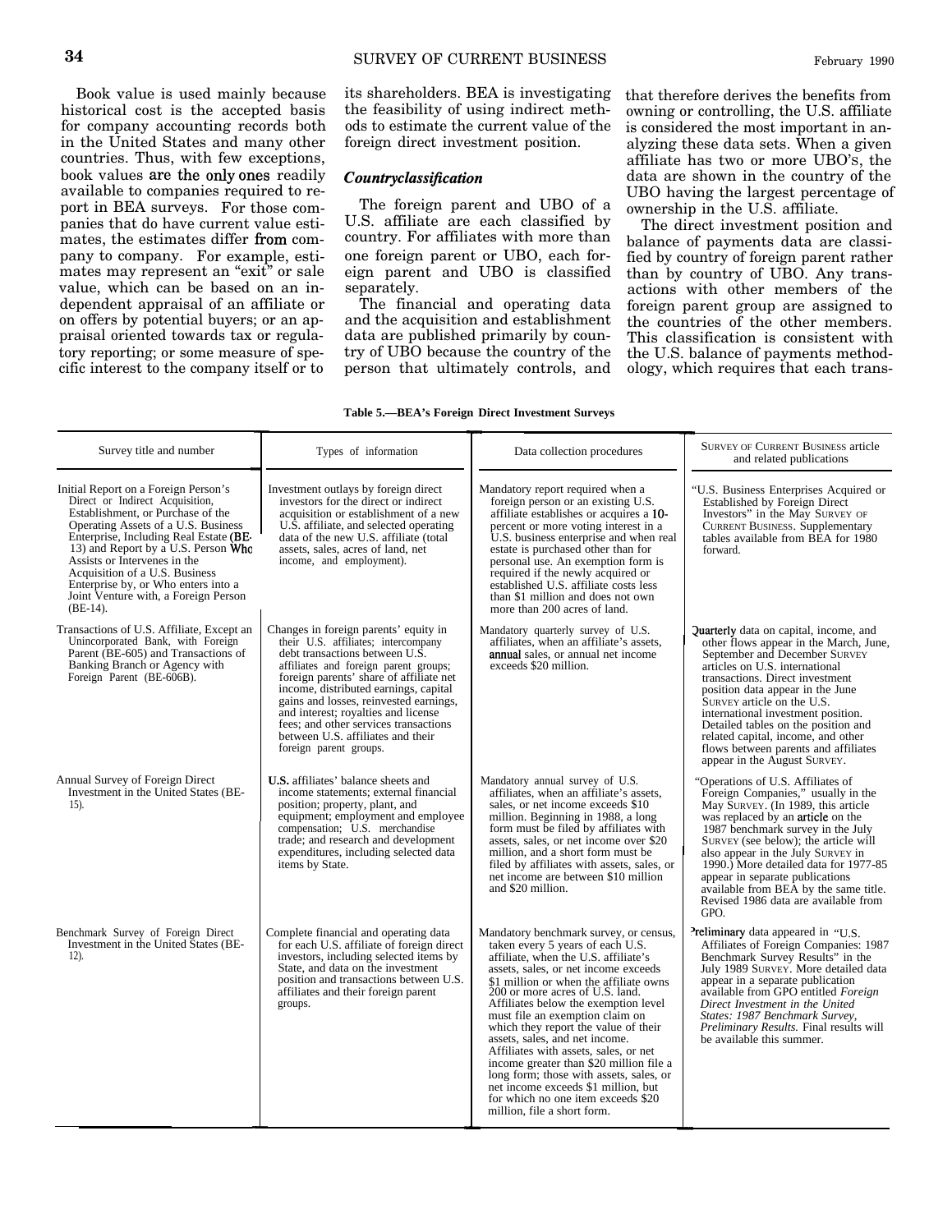<span id="page-6-0"></span>action be assigned to the foreign country with which it occurred.

## *Industry classification*

Data can be classified by industry in three ways: Industry of U.S. affiliate, industry of sales, and industry of UBO. The most widely used classification is by industry of U.S. affiliate.

When data are classified by industry of U.S. affiliate, BEA assigns each affiliate the code of the industry that accounts for the largest percentage of the affiliate's sales. The procedure is as follows:

(1) A U.S. affiliate is first classified in the major industry that accounted for the largest percentage of its sales. Ma $j$  ior industry groups are  $(a)$  agriculture, forestry, and fishing, (b) mining, (C) petroleum, (d) construction, (e) manu $factoring, (f)$  transportation, communication, and public utilities, (g) wholesale trade,  $(h)$  retail trade,  $(i)$  finance, insurance, and real estate, and (j) services.

*(Z)* Within the major industry group, the U.S. affiliate is classified in the two-digit subindustry in which its sales were largest.

(3) Within this two-digit industry, the U.S. affiliate is classified in the three-digit subindustry in which its sales were largest.

This procedure ensures that the U.S. affiliate is not assigned to a threedigit subindustry that is outside its major industry even if its sales in that subindustry exceed its sales in the largest three-digit subindustry within its major industry.

When classified by industry of affiliate, all data for an affiliate are shown in a single industry, even if the affiliate has activities in several industries. Thus, the distribution of data by industry of affiliate may differ from the distribution that would result if each of the activities of an affiliate were separately classified by industry. For example, U.S. affiliates of many foreign automobile manufacturers are classified in wholesale trade, not in transportation equipment manufacturing, because most of their sales result from the wholesale distribution of imported cars rather than from sales of cars they manufacture in the United States.

When classified by industry of sales, data in secondary industries are shown in those industries rather than all data being shown in the affiliate's primary industry. The items that are available by industry of sales are employment and sales. Prior to 1987, these data were only available in benchmark years, but are now available annually.

egories that is specified by the affiliate.

# **Comparisons of Foreign Direct Investment Data With All-U.S.-Business Data**

Classification by industry of UBO is This section provides examples of afmuch less detailed than classification filiate data and all-U.S.-business data by industry of affiliate. Each UBO is that are reasonably comparable and assigned to 1 of 17 broad industry cat-<br>that provide an indication of the forassigned to 1 of 17 broad industry cat-<br>that provide an indication of the for-<br>egories that is specified by the affiliate. eign investment share of the U.S. econ-

**Table 6.—Selected Comparisons of Nonbank U.S. Affiliates and All Nonbank U.S. Businesses, 1986-87**

|                         | 1986                 |                          | 1987                       |                          | percentage of all U.S. | U.S. affiliates as a |            |  |
|-------------------------|----------------------|--------------------------|----------------------------|--------------------------|------------------------|----------------------|------------|--|
|                         |                      | All U.S.                 |                            | U.S.<br>U.S.             | All U.S.               |                      | businesses |  |
|                         | affiliates           | businesses               | affiliates                 | businesses               | 1986                   | 1987                 |            |  |
|                         |                      |                          | Thousands of employees     |                          |                        |                      |            |  |
|                         | 2,938                | 84,055                   | 3,160                      | 86,584                   | 3.5                    | 3.6                  |            |  |
|                         |                      |                          | <b>Billions of dollars</b> |                          |                        |                      |            |  |
| U.S. merchandise trade: |                      |                          |                            |                          |                        |                      |            |  |
|                         | 49.6<br>125.7        | 226.5<br>365.7           | 47.9<br>140.6              | 253.9<br>406.3           | 21.9<br>34.4           | 18.5<br>34.6         |            |  |
|                         | 5.8<br>28.5<br>148.3 | 61.7<br>379.5<br>3,626.0 | 6.2<br>31.6<br>151.9       | 64.9<br>389.7<br>3,875.9 | 9.4<br>7.5<br>4.1      | 9.6<br>8.1<br>3.9    |            |  |
|                         | Millions of acres    |                          |                            |                          |                        |                      |            |  |
|                         | 14                   | 2.265.2                  | 14                         | 2,265.2                  | .6                     | .6                   |            |  |

**Table 7.—Total Assets and Sales of U.S. Affiliates and All U.S. Businesses in Manufacturing, 1986-87**

| Millions of dollars                                                                                                                |                                                                                                                                             |                                                                                                                                                          |                                                                                                                                                          | U.S. affiliates as a<br>percentage of all U.S.                                                              |                                                                                                               |
|------------------------------------------------------------------------------------------------------------------------------------|---------------------------------------------------------------------------------------------------------------------------------------------|----------------------------------------------------------------------------------------------------------------------------------------------------------|----------------------------------------------------------------------------------------------------------------------------------------------------------|-------------------------------------------------------------------------------------------------------------|---------------------------------------------------------------------------------------------------------------|
| U.S. affiliates                                                                                                                    |                                                                                                                                             | All U.S. businesses                                                                                                                                      |                                                                                                                                                          | businesses                                                                                                  |                                                                                                               |
| 1986                                                                                                                               | 1987                                                                                                                                        | 1986                                                                                                                                                     | 1987                                                                                                                                                     | 1986                                                                                                        | 1987                                                                                                          |
|                                                                                                                                    | Total assets                                                                                                                                |                                                                                                                                                          |                                                                                                                                                          |                                                                                                             |                                                                                                               |
| 243.429                                                                                                                            | 276,764                                                                                                                                     | 1,994,119                                                                                                                                                | 2.135.266                                                                                                                                                | 12.2                                                                                                        | 13.0                                                                                                          |
| 11.610<br>70,709<br>15.231<br>51,003<br>2,406<br>21.029<br>20,156<br>11.124<br>4.419<br>7.199<br>5,264<br>10,433<br>1.188<br>6.897 | 15.016<br>75.552<br>14.975<br>58,352<br>5,875<br>27.689<br>20.121<br>10.521<br>7.652<br>7.820<br>6.027<br>12.171<br>1.417<br>7.412<br>6.164 | 46,784<br>217,166<br>73.942<br>334,952<br>41.329<br>219.791<br>173.262<br>94.154<br>62.943<br>84,491<br>69.082<br>211,901<br>26,729<br>251,406<br>86.187 | 48.057<br>244,446<br>78.678<br>338,384<br>43,956<br>235.690<br>190.363<br>99,617<br>78,988<br>86,746<br>85,279<br>213,658<br>30,817<br>276,740<br>83,847 | 24.8<br>32.6<br>20.6<br>15.2<br>5.8<br>9.6<br>11.6<br>11.8<br>7.0<br>8.5<br>7.6<br>4.9<br>4.4<br>2.7<br>5.5 | 31.2<br>30.9<br>19.0<br>17.2<br>13.4<br>11.7<br>10.6<br>10.6<br>9.7<br>9.0<br>7.1<br>5.7<br>4.6<br>2.7<br>7.4 |
| 4,761                                                                                                                              |                                                                                                                                             |                                                                                                                                                          |                                                                                                                                                          |                                                                                                             |                                                                                                               |
|                                                                                                                                    | <b>Sales</b>                                                                                                                                |                                                                                                                                                          |                                                                                                                                                          |                                                                                                             |                                                                                                               |
| 222,025                                                                                                                            | 262,343                                                                                                                                     | 2,220,931                                                                                                                                                | 2,378,212                                                                                                                                                | 10.0                                                                                                        | 11.0                                                                                                          |
| 11.602<br>60,120<br>16,283<br>31.408<br>2,885<br>21,676<br>23.579<br>8.627<br>4,493<br>8,819<br>5,170<br>10.857<br>1,588           | 12.075<br>70,238<br>18,259<br>41,641<br>6,546<br>27,751<br>25,704<br>9.049<br>6,802<br>8,879<br>6.350<br>13,087<br>1.840                    | 52.901<br>205.778<br>85.523<br>226.519<br>60.596<br>317.523<br>193.892<br>107.552<br>63.152<br>115,694<br>74,844<br>201,284<br>46.226                    | 54,338<br>225.200<br>93.627<br>248,324<br>63.293<br>340,135<br>210.870<br>116,587<br>74.171<br>123,994<br>95.576<br>206,438<br>48,284                    | 21.9<br>29.2<br>19.0<br>13.9<br>4.8<br>6.8<br>12.2<br>8.0<br>7.1<br>7.6<br>6.9<br>5.4<br>3.4                | 22.2<br>31.2<br>19.5<br>16.8<br>10.3<br>8.2<br>12.2<br>7.8<br>9.2<br>7.2<br>6.6<br>6.3<br>3.8                 |
| 10,034<br>4.884                                                                                                                    | 8,253<br>5.869                                                                                                                              | 322,438<br>147,009                                                                                                                                       | 324.117<br>153,258                                                                                                                                       | 3.1<br>3.3                                                                                                  | 2.5<br>3.8                                                                                                    |

1. Includes tobacco manufacturing.

1. Includes to bacco manufacturing.<br>Nore, In this table, unlike most other tables on direct investment published here and elsewhere, petroleum and coal products is included in<br>manufacturing in order to be consistent with t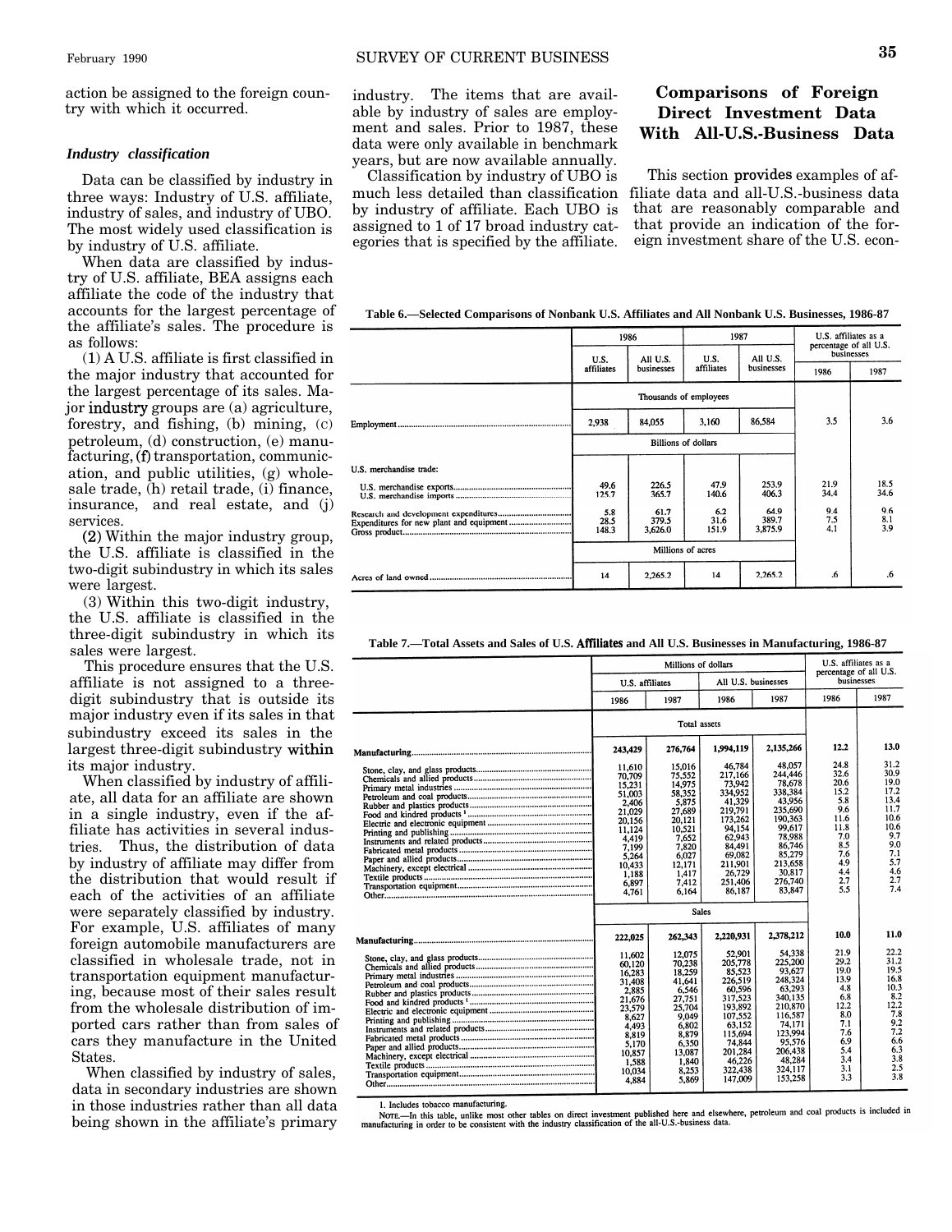omy. [Table 6](#page-6-0) shows selected U.S. affiliate and all-U.S.-business data for all industries combined, and [table 7](#page-6-0) compares total assets and sales of U.S. affiliates and all U.S. businesses in manufacturing. Table 8 lists the sources of the all-U.S.-business data. The data in tables 6 and 7 are included here only to illustrate some of the comparisons that can be made. Additional comparisons may also be possible.

As tables 6 and 7 indicate, the U.S. affiliate share of the total U.S. economy varies according to the measure used. Analyses of several measures and the variations among them can be found in other BEA publications.<sup>5</sup>

It should be noted that, in cases where reasonably comparable U.S. affiliate and all-U.S. data are available, not all measures are available for every industry. For example, for some items, such as assets and sales, comparable U.S. affiliate and all-U.S.-business data are available only for manufacturing. For other items, such as employment, strictly comparable data are available only at the all-industries level. G

For a few items, such as the foreign direct investment position, no readily available U.S. counterpart exists. Because the position is the most commonly used measure of direct investment, many users would like to relate it to a comparable figure for all U.S. businesses. However, the position, as explained earlier, is the cumulation of capital flows between U.S. affiliates and members of the foreign parent group, and it is a concept relevant only in a balance of payments context.

Regardless of the measure used, comparisons of the U.S. affiliate and all-U.S.-business data should be made with caution because of definitional and conceptual differences in the data series, such as differences in valuation, industry classification, and coverage.

*Valuation.—*Comparisons of U.S. affiliate assets and all-U.S.-business data on assets may be affected by the use of book rather than current value. When a company is acquired, whether by foreign or U.S. buyers, its assets are often revalued to reflect the new, generally higher value implicit in the acquisition price. Because much of the growth in foreign direct investment in recent years has involved acquisitions, the share of affiliates' assets that has been revalued is probably much higher than that for all U.S. businesses. Thus, affiliates' assets may tend to be overstated relative to assets of all U.S. businesses.

*Industry classification.*—Comparisons of U.S. affiliate and all-U.S. business data at detailed industry levels are not appropriate when the affiliate data are classified by industry

at the enterprise (company) level and the all-U.S.-business data are classified by industry at the establishment level. For example, when affiliate employment is classified by industry of enterprise but all-U.S.-business employment is classified by industry of establishment, comparisons of the affiliate share of U.S. employment can only be made for broad industry groups, such as petroleum, manufacturing, or wholesale trade.

In benchmark years and in future annual publications, comparisons of employment can be made using data

**Table 8.—All-U.S.-Business Data Sources Comparable to Foreign Direct Investment in the United States Data**

| Item                                         | All-U.S.-business data source                                                                                                                                     | Comments                                                                                                                                                                                                                                                                                                                                                                                                                                                                                           |
|----------------------------------------------|-------------------------------------------------------------------------------------------------------------------------------------------------------------------|----------------------------------------------------------------------------------------------------------------------------------------------------------------------------------------------------------------------------------------------------------------------------------------------------------------------------------------------------------------------------------------------------------------------------------------------------------------------------------------------------|
| Employment                                   | Table 6.6B, "National Income and<br>Product Accounts Tables," July<br><b>SURVEY OF CURRENT BUSINESS.</b>                                                          | Employment of government and<br>government enterprises, banks, and<br>private households must be subtracted<br>from all-U.S. data. FDIUS data are<br>classified by industry of enterprise;<br>all-U.S. data are classified by industry<br>of establishment. Thus, comparisons<br>can only be made for major industries.                                                                                                                                                                            |
| Employment by industry<br>of sales.          |                                                                                                                                                                   | FDIUS data available for 1980 and 1987<br>and will be available annually for<br>1988 forward.                                                                                                                                                                                                                                                                                                                                                                                                      |
| Manufacturing<br>employment by State.        | Employment and Earnings, May 1988,<br>Bureau of Labor Statistics, U.S.<br>Department of Labor.                                                                    |                                                                                                                                                                                                                                                                                                                                                                                                                                                                                                    |
|                                              | Quarterly Financial Report for<br>Manufacturing, Mining, and Trade<br>Corporations, Census Bureau, U.S.<br>Department of Commerce.                                | Comparison is limited to manufacturing<br>because of differences in coverage.                                                                                                                                                                                                                                                                                                                                                                                                                      |
|                                              |                                                                                                                                                                   | Same as for total assets.                                                                                                                                                                                                                                                                                                                                                                                                                                                                          |
| Expenditures for new<br>plant and equipment. | "Plant and Equipment Expenditures,<br>Third Quarter 1989," Commerce<br>News Release (CB-89-199), December<br>1989, Census Bureau, U.S.<br>Department of Commerce. | These data have been collected and<br>published by the Census Bureau since<br>August 1988. Data for years prior to<br>1987 are available in the June issues<br>of the SURVEY OF CURRENT BUSINESS.                                                                                                                                                                                                                                                                                                  |
| Gross product                                | Table 6.1, "National Income and<br>Product Accounts Tables," July<br><b>SURVEY OF CURRENT BUSINESS.</b>                                                           | All-U.S. data are classified by industry<br>of establishment. Government,<br>banking, and private household figures<br>should be subtracted from all-U.S.<br>data for a closer comparison. FDIUS<br>tables are available from BEA.                                                                                                                                                                                                                                                                 |
| Merchandise trade                            | <b>Highlights</b> of U.S. Export and Import<br>Trade (publication FT990), Census<br>Bureau, U.S. Department of<br>Commerce.                                       |                                                                                                                                                                                                                                                                                                                                                                                                                                                                                                    |
| Research and<br>development<br>expenditures. | Research and Development in <b>Industry</b> ,<br>National Science Foundation.                                                                                     | Although the totals in the two data sets<br>are comparable, industry comparisons<br>are limited because of differences in<br>industry classification. For a given<br>industry, all-U.S. data include R&D<br>performed by companies in that<br>industry and exclude R&D performed<br>for companies in that industry by<br>others; FDIUS data include R&D<br>performed for the companies in that<br>industry by others and exclude R&D<br>performed by the companies in that<br>industry for others. |
| Acres of land owned                          | Geography Division, Census Bureau,<br>U.S. Department of Commerce.                                                                                                |                                                                                                                                                                                                                                                                                                                                                                                                                                                                                                    |

FDIUS Foreign direct investment in the United States.

<sup>5.</sup> For the most recent analysis, see "U.S. Affiliates of Foreign Companies: 1987 Benchmark Survey Results" in the July 1989 SURVEY OF CURRENT BUSINESS.

<sup>6.</sup> However, reasonable comparisons below that level can be made using all-U.S. employment data disaggregate by industry of establishment and affiliate data disaggregated by industry of sales. See the subsection on [industry classification](#page-6-0) below and the article cited in footnote 5 for further explanation.